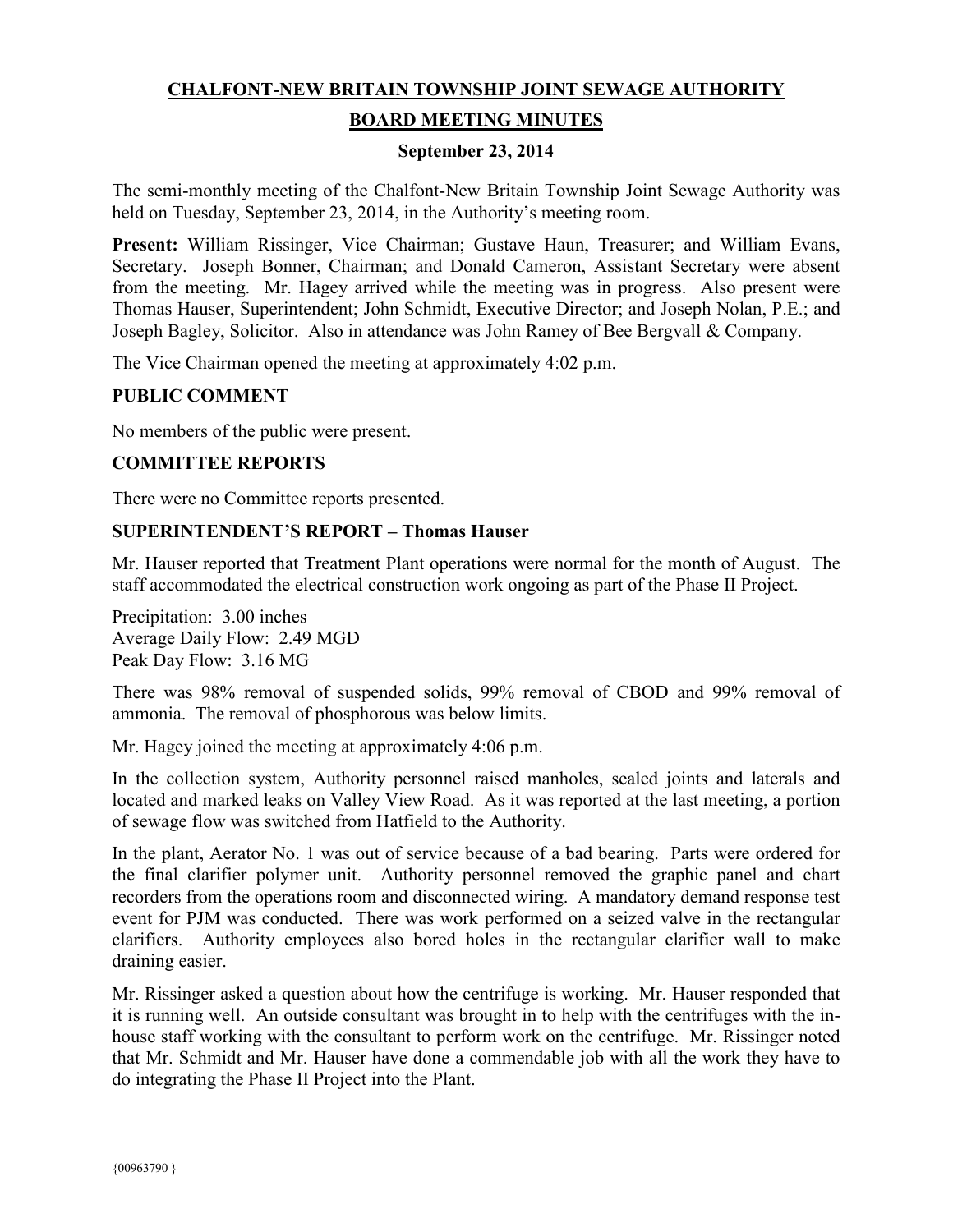### **AUDITOR – John Ramey**

Mr. John Ramey presented the 2014 Auditor's Financial Analysis to the Board. Mr. Ramey discussed revenues, expenses and net income. He discussed a decrease in revenue due to a large payment of tapping fees in 2013 which was not reoccurring. He stated that the Authority currently has three (3) years of operating expenses available to it. The GAO recommends having on hand two (2) months of operating expenses.

Mr. Hagey, after hearing the report, recommended that the Authority raise rates slightly over time due to a trend observed in the Financial Analysis where operating expenses will eventually not be covered. Mr. Hagey noted that when the Board considers depreciation, the Authority is \$214,000 short on operating revenue. The matter is being referred to the Finance Committee for discussion.

# **EXECUTIVE DIRECTOR'S REPORT – John E. Schmidt**

The Board recessed into Executive Session at approximately 4:30 p.m. to discuss potential litigation. The Board returned to its Regular Session at approximately 4:44 p.m.

**MOTION:** It was **MOVED** by Mr. Hagey and **SECONDED** by Mr. Evans to approve a refund for 10 EDUs to the appropriate owners or former owners of 1700 Horizon Drive, Lot 5 based upon prior representations of the Authority in writing, at the price of \$1,500 per EDU, contingent on the Solicitor's review of documents to identify the appropriate payees; also contingent on the owners indemnifying and holding the Authority harmless from any and all claims by their prior partner William Kahan and his successors and assigns. The Motion was unanimously adopted.

Mr. Schmidt stated that the Authority would be receiving health insurance rates from Aetna by October 1. A Personnel Committee meeting will be scheduled in the third week of October. It was also reported that beginning January 1, 2015, Aetna will no longer be writing Medicare insurance for small groups. Aetna has removed itself from the market.

The Committee will set a date for the Personnel Committee meeting on the 14th of October.

\*\*\*\*\*\*\*\*\*\*\*\*\*\*\*\*\*\*\*\*\*\*\*\*\*\*\*\*\*\*\*\*\*\*\*\*\*\*\*\*\*\*\*\*\*\*\*\*\*\*\*\*\*\*\*\*\*\*\*\*\*\*\*\*\*\*\*\*\*\*\*\*\*\*\*\*\*\*

The first meeting in November is on a Monday, November 10.

\*\*\*\*\*\*\*\*\*\*\*\*\*\*\*\*\*\*\*\*\*\*\*\*\*\*\*\*\*\*\*\*\*\*\*\*\*\*\*\*\*\*\*\*\*\*\*\*\*\*\*\*\*\*\*\*\*\*\*\*\*\*\*\*\*\*\*\*\*\*\*\*\*\*\*\*\*\*

Also, Mr. Schmidt reminded the Board that a meeting was currently scheduled for December 23.

Mr. Schmidt inquired whether there are any revisions to the minutes for September 9. No suggested changes were made.

# **ENGINEER'S REPORT – Joseph Nolan, P.E.**

Mr. Nolan reported on the status of the Phase II Project. As projected, startup of several systems occurred today. The channel monster and the third utility water pump were started. The automatic gate actuator was not started as planned. Startup is delayed pending arrival of a manufacturer's representative for the gate actuator on Thursday, September 25. The new pump station controls are operational, but the redundancy built into the system is not yet operational.

Temporary wiring has been removed by Thomas Controls. All of the electrical work is substantially complete while the punch list items are not yet completed. Thomas Controls has also performed all work it needs to perform for the General Contractor to finish its work.